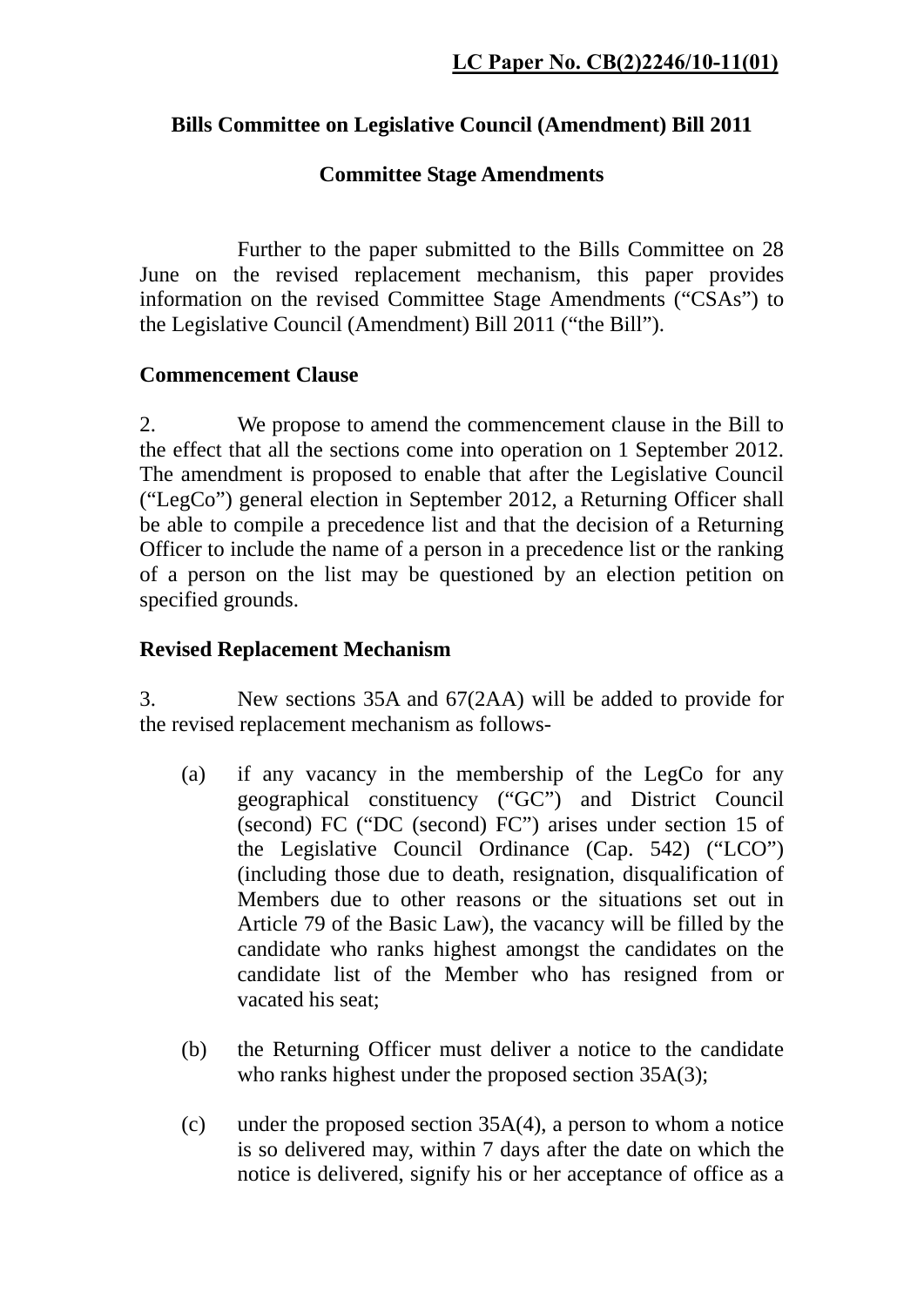Member by a written confirmation sent to the Returning Officer;

- (d) under the proposed section 35A(5), if the Returning Officer receives a confirmation from the person and determines, upon an inquiry, that the person is eligible to become a Member, the Returning Officer must, as soon as practicable, publicly declare that the person becomes a Member and upon the declaration the person becomes a Member;
- (e) under the proposed section 35A(7), if the vacancy is not filled by a person to whom a notice is delivered and there is at least one other person on the relevant list of candidates who is eligible, the Returning Officer should deliver the notice to the candidate who ranks second highest on the list;
- (f) under the proposed section 35A(9), if a vacancy in the membership of the LegCo is not filled under the proposed section 35A, the Returning Officer must publicly declare that the vacancy is not filled; and
- (g) a proposed section 67(2AA) is added to extend the ground of lodging an election petition to the eligibility of the person to become a Member under the operation of the proposed section 35A. Similar powers have also been extended to the Court of Final Appeal ("CFA") under the proposed section 70B.

## **Operation of the Precedence List**

4. The original section 35A is now renumbered as section 35B. The proposed section 35B now provides that a vacancy will be filled by the operation of the precedence list, if the vacancy is not filled under the proposed section 35A. Other than this revision, the operation of the precedence list remains the same as earlier presented to the Bills Committee.

# **Determination of the Court of First Instance ("CFI") or the CFA**

5. The proposed sections 67(2A) and 70B provide that at the end of the trial of an election petition that relates to the inclusion of the name of a person in, or the exclusion of the name of a person from, a precedence list published under the proposed section 58B or at the end of the hearing of an appeal against the determination of the CFI of an election petition, the CFI or the CFA, as the case may be, must determine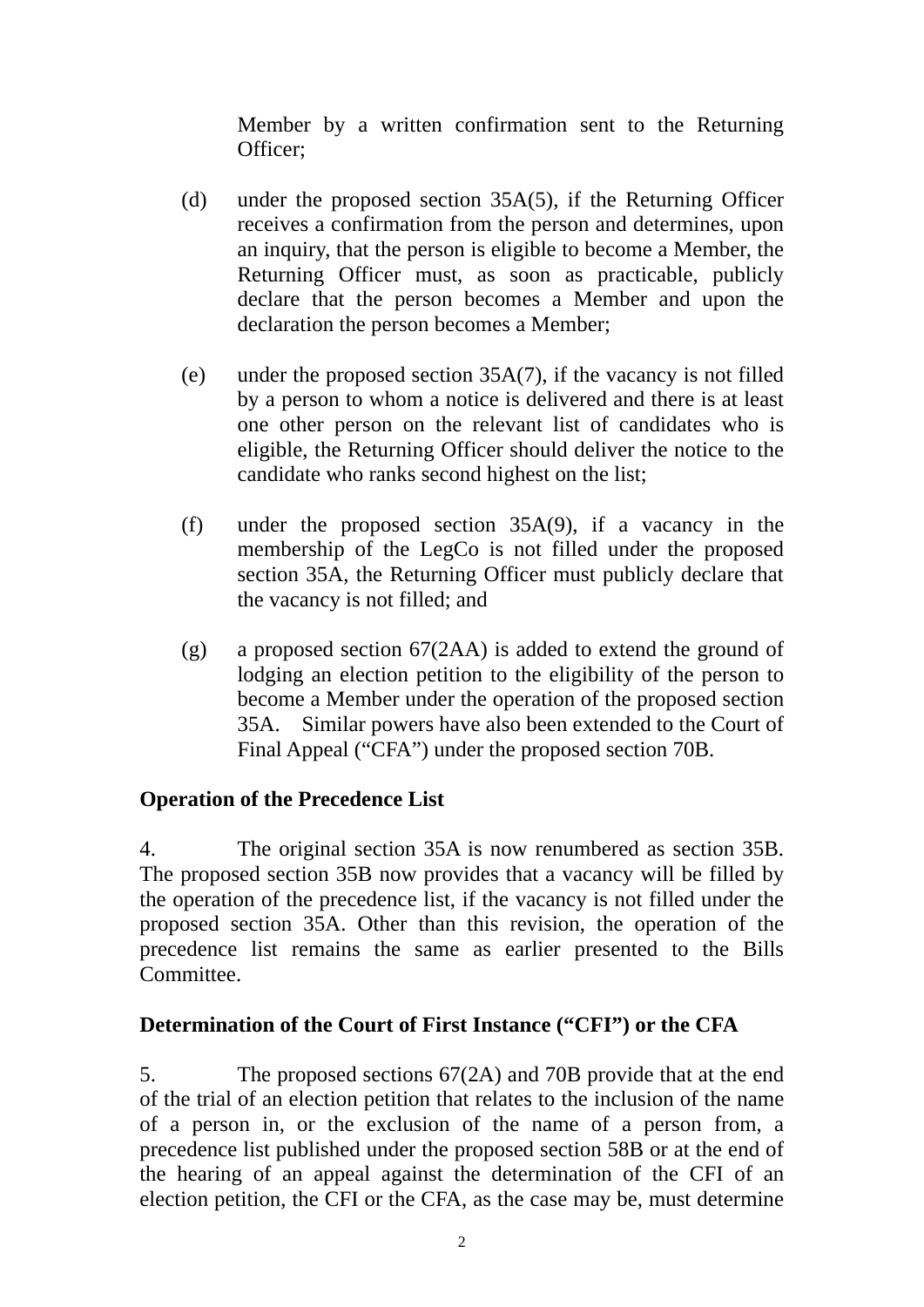whether the name is to be included in the list. The proposed sections 58B(6)(bb) and 58B(6)(bc) now provide corresponding provisions so that after the determination of the CFI or the CFA under sections 67(2A) or 70B, the precedence list should be revised by adding a name on the list, or revised by removing a name from the list.

6. The proposed section 67(2C) provides that, at the end of the trial of an election petition in which the validity of a precedence list is questioned due to a determination of the CFI under the proposed sections 67(2A) and 67(2B) in relation to any candidate on the precedence list, the CFI must determine whether the precedence list is valid. Similar powers have also been extended to the CFA under the proposed section 70B.

# **CSAs**

7. A full set of the CSAs is attached at the Annex for Members' reference.

Constitutional and Mainland Affairs Bureau June 2011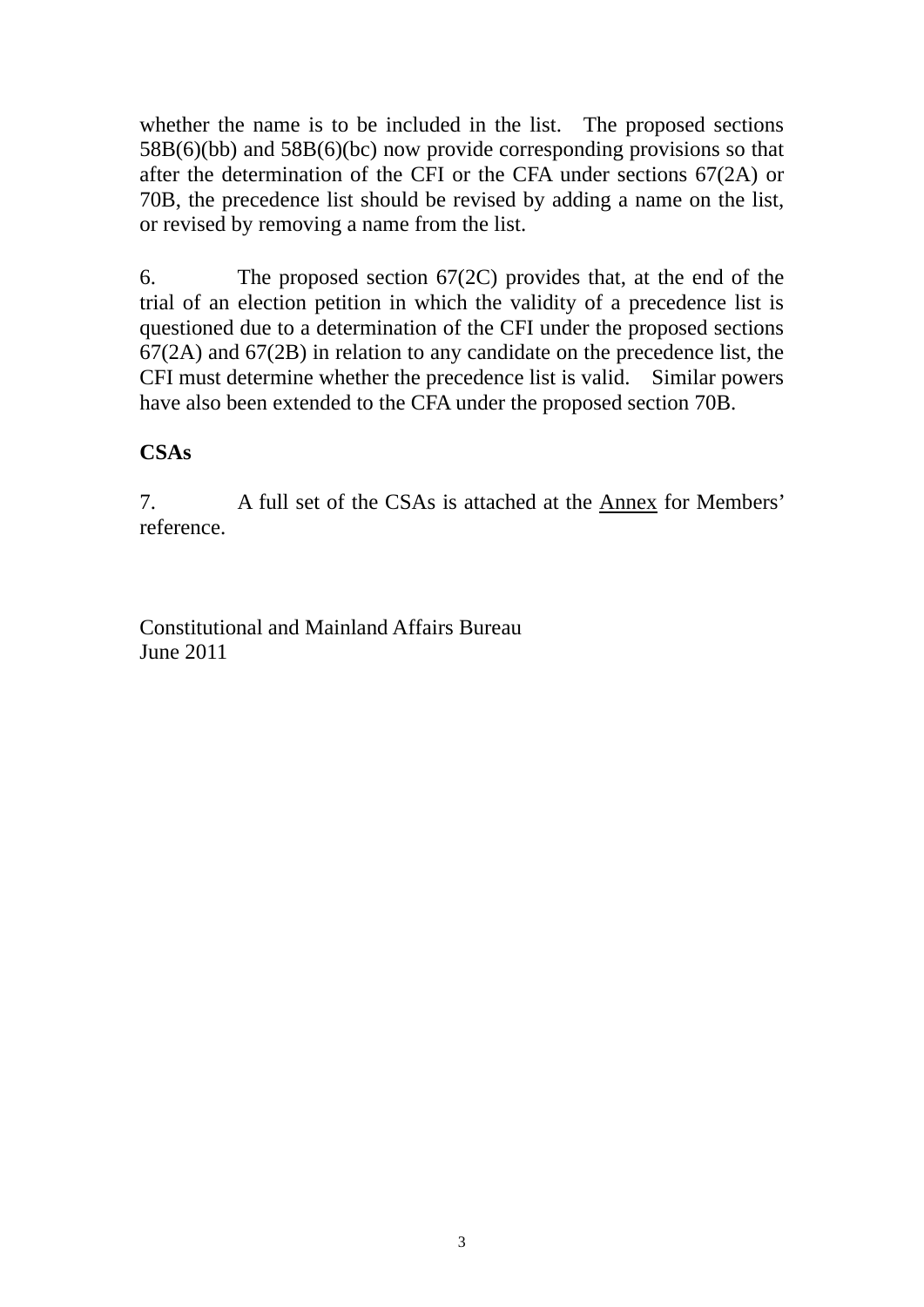Annex

Legislative Council (Amendment) Bill 2011

# **Committee Stage**

## Amendments to be moved by the Secretary for Constitutional and **Mainland Affairs**

| Clause       | <b>Amendment Proposed</b>                                |                                                                                                 |  |
|--------------|----------------------------------------------------------|-------------------------------------------------------------------------------------------------|--|
| $\mathbf{1}$ | By deleting subclauses $(2)$ and $(3)$ and substituting— |                                                                                                 |  |
|              |                                                          | $\lq(2)$<br>This<br>Ordinance comes into operation<br>$\overline{1}$<br>on<br>September 2012.". |  |
| 3            | (a)                                                      | In the proposed section $12(3)$ , by deleting "sections 13 and                                  |  |
|              |                                                          | 15, a person who becomes a Member under section 35A"                                            |  |
|              |                                                          | and substituting "section 15, a person who becomes a                                            |  |
|              |                                                          | Member under section 35A or 35B".                                                               |  |
|              | (b)                                                      | In the proposed section $12(3)(a)$ , by adding "or $35B(5)$ , as                                |  |
|              |                                                          | the case may be," after " $35A(5)$ ".                                                           |  |
| 4(2)         |                                                          | In the proposed section 13(5), by adding "or $35B$ " after " $35A$ ".                           |  |
| 5            | (a)                                                      | In the heading, by deleting "Section 35A" and substituting                                      |  |
|              |                                                          | "Sections 35A and 35B".                                                                         |  |
|              | (b)                                                      | By renumbering the proposed section 35A as section 35B.                                         |  |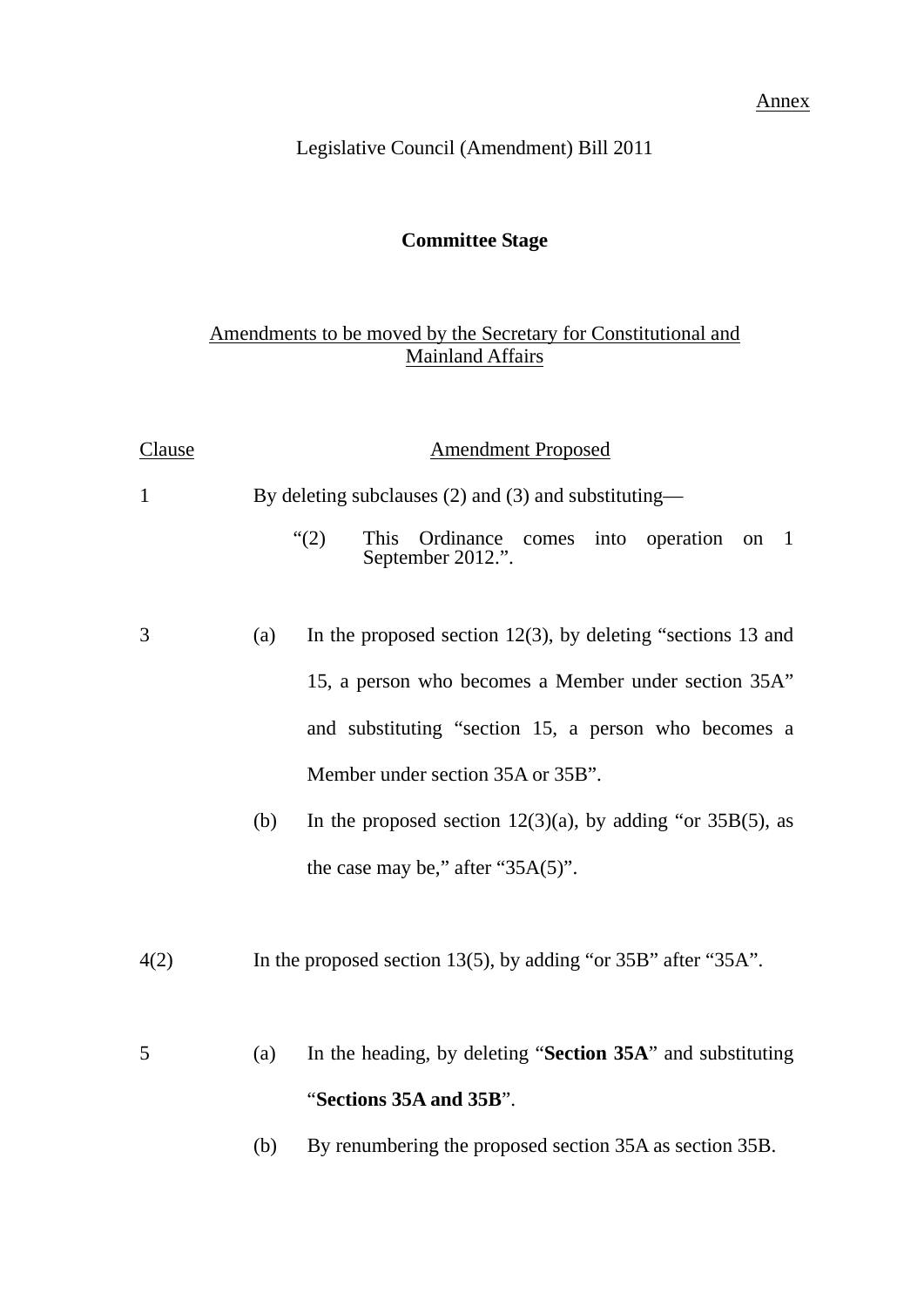(c) By adding—

### "**35A. Filling of vacancy in membership of Legislative Council for geographical constituencies and District Council (second) functional constituency by candidates on same list of candidates**

- (1) This section applies if—
	- (a) the office of a Member returned for any geographical constituency or the District Council (second) functional constituency becomes vacant under section 15 or 72 otherwise than within the 4 months preceding the end of the Legislative Council's current term of office; and
	- (b) on the list of candidates through which that Member was elected as such (*the relevant list of candidates*) there is at least one person who—
		- (i) was not duly elected as a Member in the relevant general election;
		- (ii) is alive;
		- (iii) is not a Member for the time being; and
		- (iv) has never become a Member under this section during the Legislative Council's current term of office.
- (2) If the Clerk to the Legislative Council declares under section 35 the existence of a vacancy in the membership of that Council in any geographical constituency or the District Council (second) functional constituency, the Returning Officer appointed for the constituency concerned must comply with subsection (3) in relation to the vacancy.
- (3) The Returning Officer must deliver a notice to—
	- (a) if there is only one person on the relevant list of candidates who fall within subsection  $(1)(b)(i)$ ,  $(ii)$ ,  $(iii)$ and (iv), that person;
	- (b) if there are 2 or more persons on the relevant list of candidates who fall within subsection  $(1)(b)(i)$ ,  $(ii)$ ,  $(iii)$ and (iv), the person who ranks highest on the list amongst such persons.
- (4) A person to whom a notice is delivered under subsection (3) may, within 7 days after the date on which the notice is delivered, signify his or her acceptance of office as a Member by a written confirmation sent to the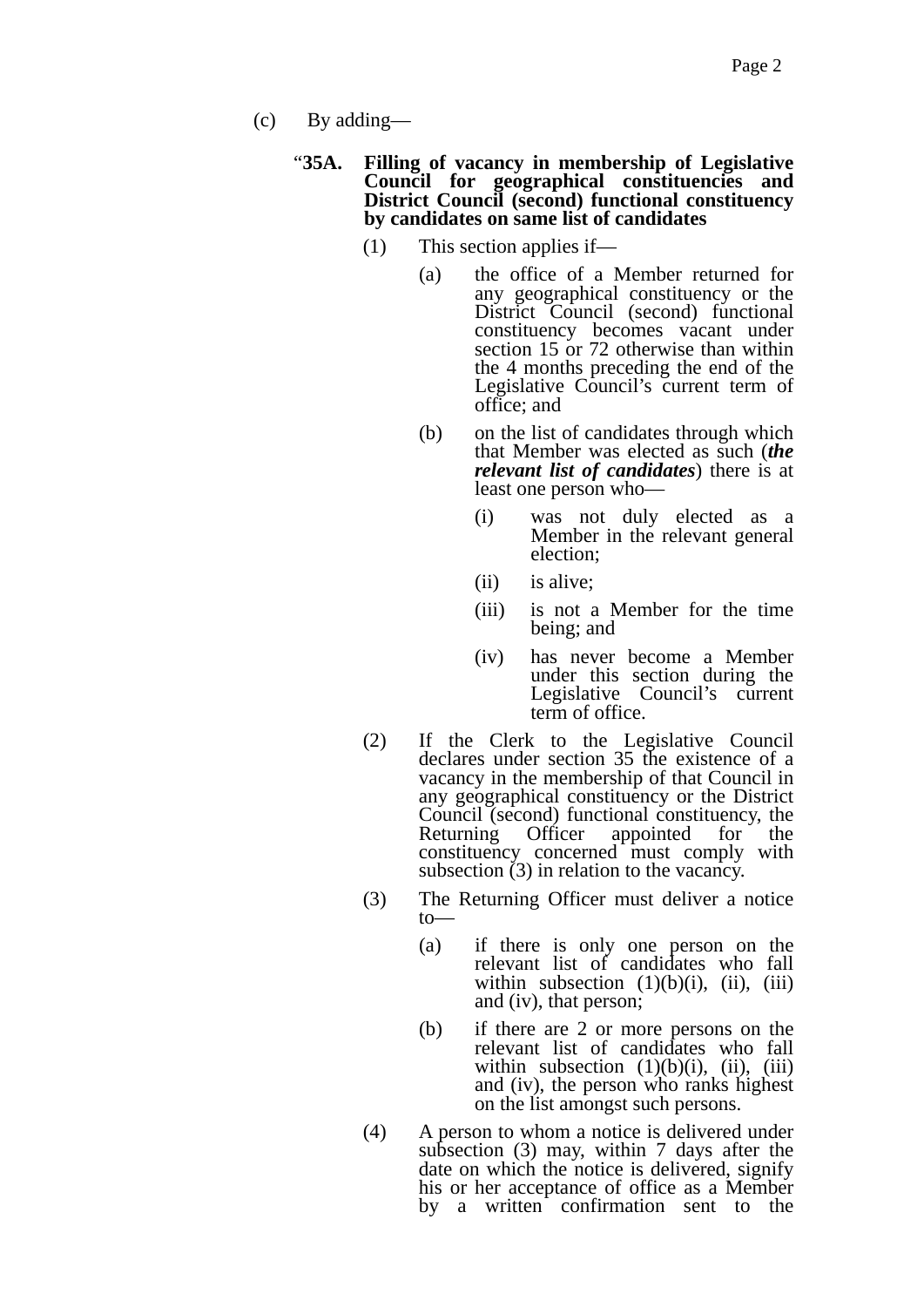Returning Officer.

- (5) If the Returning Officer—
	- (a) receives a confirmation from a person in accordance with subsection (4); and
	- (b) determines, upon an inquiry, that the person is eligible to become a Member,

the Returning Officer must, as soon as practicable, publicly declare that the person has been elected as a Member and upon the declaration the person becomes a Member.

- (6) For the purposes of subsection (5), a person is eligible to become a Member if the person—
	- (a) does not fall within paragraph (a), (b), (c), (g), (h) or (i) of section  $\overline{39(1)}$ ;
	- (b) on the date on which the confirmation is sent by the person under subsection (4), is not serving a sentence of imprisonment;
	- (c) does not, had there been an election on the date referred to in paragraph (b) for the constituency concerned, fall within paragraph (f) of section 39(1);
	- (d) has not been convicted in the manner set out in subparagraph (i), (ii), (iii) or (iv) of section  $39(1)(e)$  after the last election conducted for the constituency concerned; and
	- (e) has not been found under the Mental Health Ordinance (Cap. 136) to be incapable, by reason of mental incapacity, of managing and administering his or her property and affairs.
- (7) If a vacancy in the membership of the Legislative Council is not filled by a person (*the former*) to whom a notice is delivered under subsection (3) and there is at least one other person on the relevant list of candidates who falls within subsection  $(1)(b)(i)$ ,  $(ii)$ ,  $(iii)$ and (iv)—
	- (a) the former is to be regarded, during the Legislative Council's current term of office, as not being on the relevant list of candidates for the purposes of this section; and
	- (b) the Returning Officer must comply with subsections (3) and (5) in relation to the vacancy and to the relevant list of candidates.
- (8) For the purposes of any provision of any Ordinance—
	- (a) a person who becomes a Member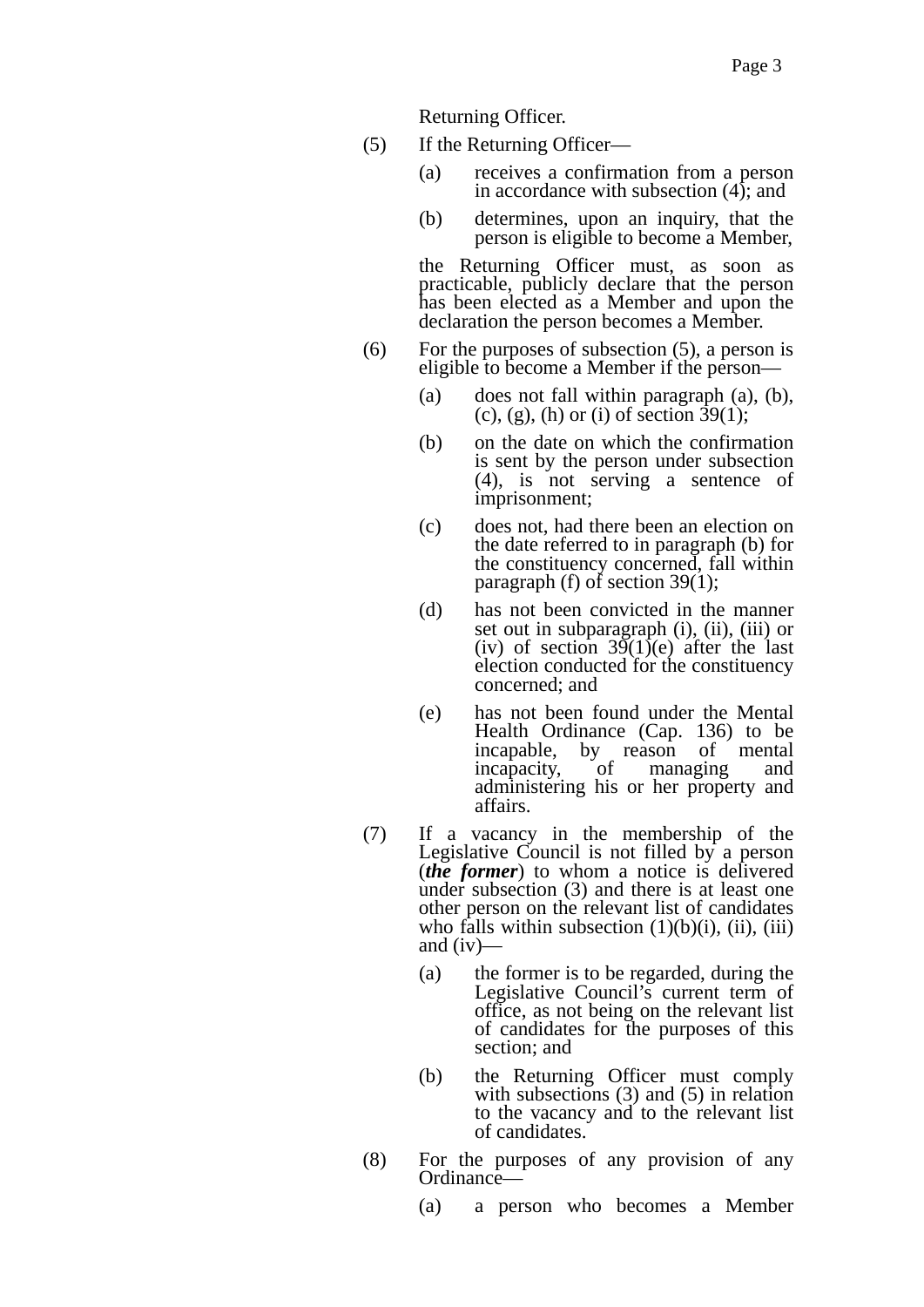under subsection (5) is to be regarded as a Member elected as such; and

(b) the process through which the person becomes a Member under this section is to be regarded as a part of the result of the relevant election,

if the context of the provision, having regard to the purposes of the provision, so requires.

- (9) If a vacancy in the membership of the Legislative Council to which this section applies is not filled by the operation of the preceding subsections of this section, the Returning officer must publicly declare that the vacancy is not filled under this section.
- (10) A Returning Officer who makes a declaration under subsection  $(5)$  or  $(9)$  must publish the declaration in the Gazette.".
- (d) In the proposed section 35B, in the heading, by deleting everything after "**Legislative Council**" and substituting "**for geographical constituencies and District Council (second) functional constituency by means of precedence list**".
- (e) In the proposed section  $35B(1)(a)$ , by adding "or 72" after  $"15"$ .
- (f) In the proposed section  $35B(1)(a)$ , by deleting "and".
- (g) In the proposed section  $35B(1)$ , by adding—

"(aa) the vacancy is not filled under section 35A; and".

- (h) In the proposed section 35B(1)(b), by adding "subject to sections  $67(2C)$  and  $70B(a)(vi)$ ," before "there".
- (i) In the proposed section 35B(2), by deleting everything before ", the Returning" and substituting—
	- "(2) As soon as reasonably practicable after making a declaration in relation to the vacancy under section  $35A(9)$ ".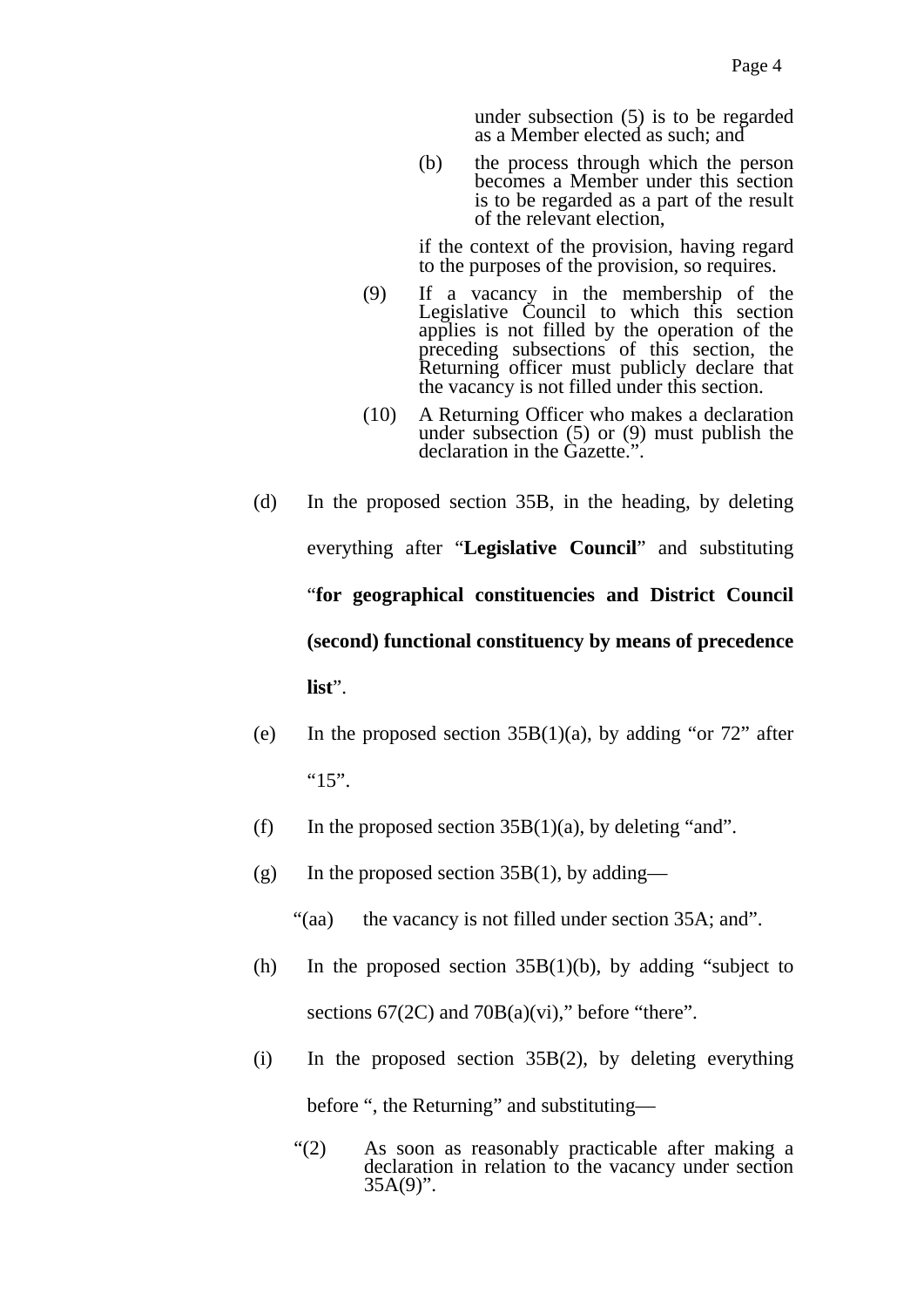- (j) In the proposed section 35B(5), by deleting "that the person becomes" and substituting "that the person has been elected as".
- (k) By deleting the proposed section  $35B(8)$  and substituting—
	- "(8) For the purposes of any provision of any Ordinance—
		- (a) a person who becomes a Member under subsection (5) is to be regarded as a Member elected as such; and
		- (b) the process through which the person becomes a Member under this section is to be regarded as a part of the result of the relevant election,

if the context of the provision, having regard to the purposes of the provision, so requires.".

- (l) In the proposed section 35B(11), by deleting "58A" and substituting "58B".
- 6(1) By adding "or 35B" after "35A".
- 6(2) In the proposed section 36(1)(aa), by deleting "35A" and substituting "35B".
- 7 (a) In the heading, by deleting "**58A**" and substituting "**58B**".
	- (b) By deleting "After section 58" and substituting "Before section 59".
	- (c) By renumbering the proposed section 58A as section 58B.
	- (d) In the proposed section 58B(1), by deleting everything before "election—" and substituting—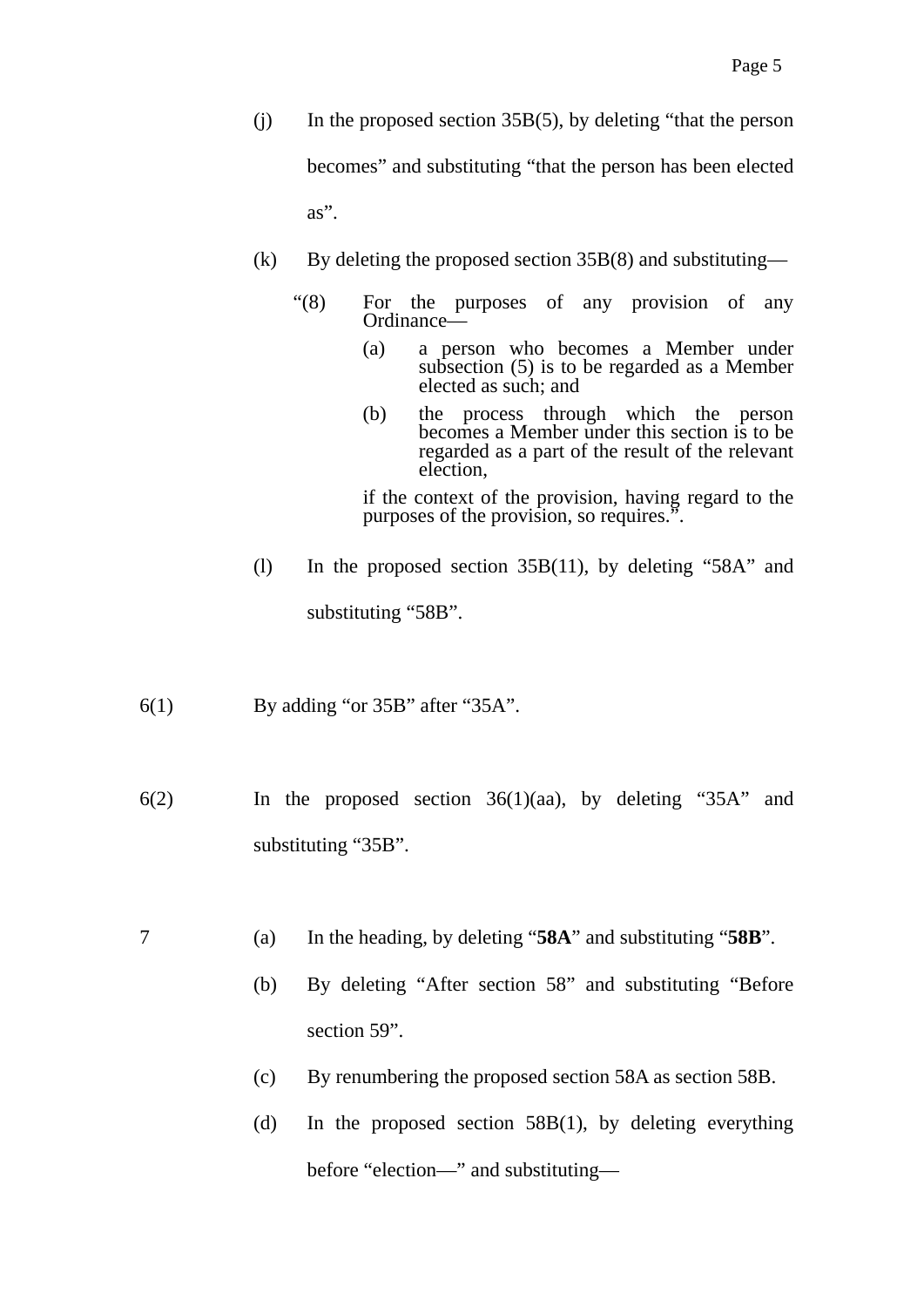- "(1) If in a general election the election to return the Members for any geographical constituency or the District Council (second) functional constituency is a contested election, the Returning Officer appointed for the constituency must, as soon as practicable after the completion of the counting of votes in respect of the".
- (e) In the proposed section 58B(2), by deleting "subsection

(1)" and substituting "this section".

- (f) In the proposed section  $58B(2)(a)(ii)$ , by deleting "and".
- (g) In the proposed section  $58B(2)(b)$ , by deleting the full stop

and substituting "; and".

- (h) In the proposed section  $58B(2)$ , by adding—
	- "(c) where—
		- (i) the Court or the Court of Final Appeal determines that a person on a list of candidates who was originally declared to have been duly elected as a Member was not duly elected as a Member; and
		- (ii) the sole ground for the determination is that the number of valid votes obtained by the list of candidates was less than that obtained by another list of candidates or other lists of candidates,

the name of that candidate.".

(i) In the proposed section  $58B(4)(b)$ , by deleting the full stop

and substituting a semicolon.

- (i) In the proposed section  $58B(4)$ , by adding—
	- "(c) the number of votes which a candidate referred to in subsection  $(2)(c)$  has is—
		- (i) if the candidate also falls within subsection  $(2)(a)(i)$  or  $(ii)$ , determined by reference to paragraph (a); or
		- (ii) if the candidate also falls within subsection (2)(b), determined by reference to paragraph  $(b)$ ,

having regard to the determination of the Court or the Court of Final Appeal by virtue of which the name of the person is added on the precedence list.".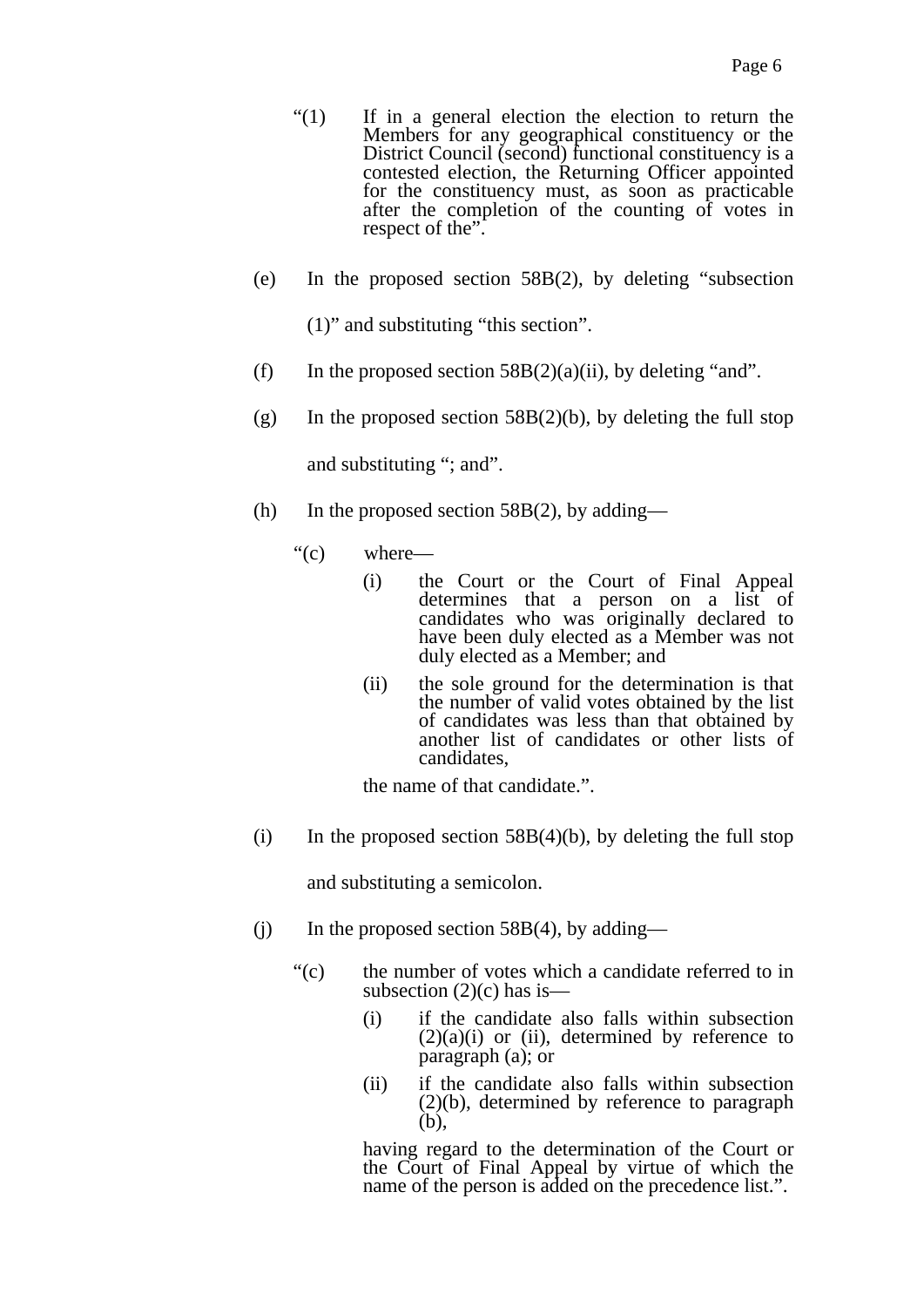- (k) In the proposed section 58B(6), by deleting "subsection (1)" and substituting "this section".
- (l) In the proposed section  $58B(6)(a)$ , by adding "or  $35B$ " after "35A".
- (m) In the proposed section  $58B(6)$ , by adding—
	- "(aa) is, if any person whose name is included in the list becomes a Member by virtue of a determination of the Court or the Court of Final Appeal under section 67 or 70B, revised by removing that name from the list;".
- (n) In the proposed section  $58B(6)(b)$ , by deleting "and".
- (o) In the proposed section  $58B(6)$ , by adding—
	- "(ba) is, if the Court or the Court of Final Appeal makes a determination described in subsection (2)(c) in relation to a person, revised, subject to subsections  $(3)$ ,  $(4)$  and  $(5)$ , by adding the name of that person on the list;
		- (bb) is, if the Court or the Court of Final Appeal determines under section  $67(2A)$  or  $70B(a)(iii)$  that the name of a person which is not included in the list is to be included in the list, revised, subject to subsections  $(3)$ ,  $(4)$  and  $(5)$ , by adding that name on the list;
		- (bc) is, if the Court or the Court of Final Appeal determines under section  $67(2A)$  or  $70B(a)(iii)$  that the name of a person which is included in the list is not to be included in the list, revised by removing that name from the list;
		- (bd) is, if the Court or the Court of Final Appeal determines under section  $67(2B)$  or  $70B(a)(iv)$  that a particular ranking of a person on the list is correct, revised, if necessary, by reflecting that ranking; and".
- (p) In the proposed section  $58B(6)(c)$ , by deleting "35A(7)(a)"

and substituting " $35B(7)(a)$ ".

- (q) In the proposed section 58B, by adding—
	- "(6A) If a precedence list published under this section is revised under subsection (6) or section 35B(7), the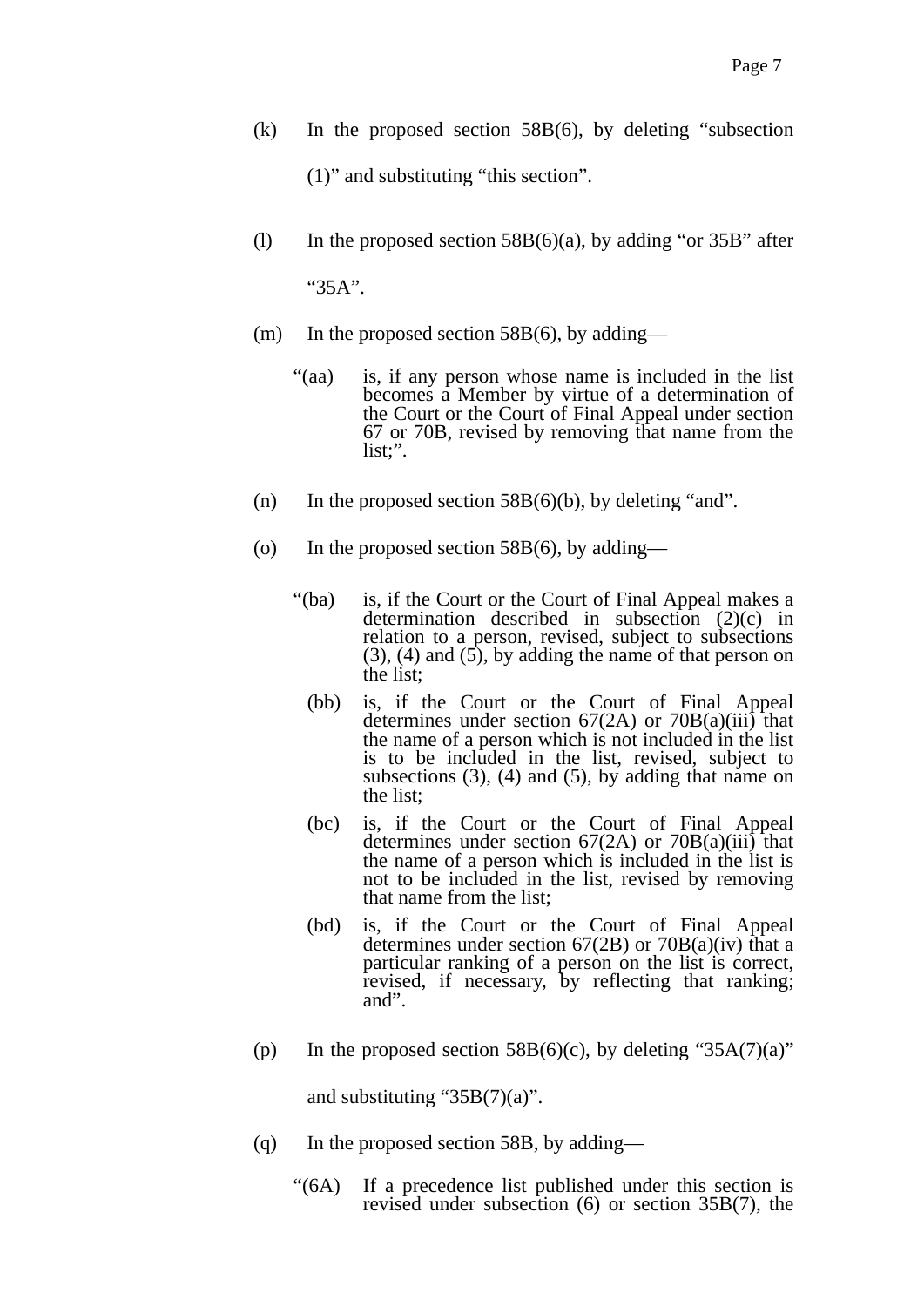Returning Officer must, by notice in the Gazette—

- (a) announce the revision; and
- (b) publish the list as revised.".
- $(r)$  In the proposed section 58B(7), by deleting "subsection (1) have been removed from the list under subsection (6)(a) or (b) or section 35A(7)" and substituting "this section have been removed from the list under subsection (6) or section  $35B(7)$ ".
- (s) By deleting the proposed section  $58B(8)$  and (9).
- 8(2) By adding after the proposed section  $61(1)(a)(ia)$ 
	- "(ib) (in the case of a person who becomes a Member under section 35B) the person is not eligible to become a Member under section 35B(6); or".
- $8(3)$  (a) In the proposed section 61(2A), by deleting "58A" and substituting "58B".
	- (b) In the proposed section  $61(2A)$ , by adding "and only" after "62".
- 9 (a) In the proposed section  $63(1A)(a)$  and (b), by deleting "58A" and substituting "58B".
	- (b) In the proposed section 63(1B), by deleting everything after "section" and substituting "58B is questioned by an election petition, the Returning Officer who published the list may be made a respondent to the petition.".
-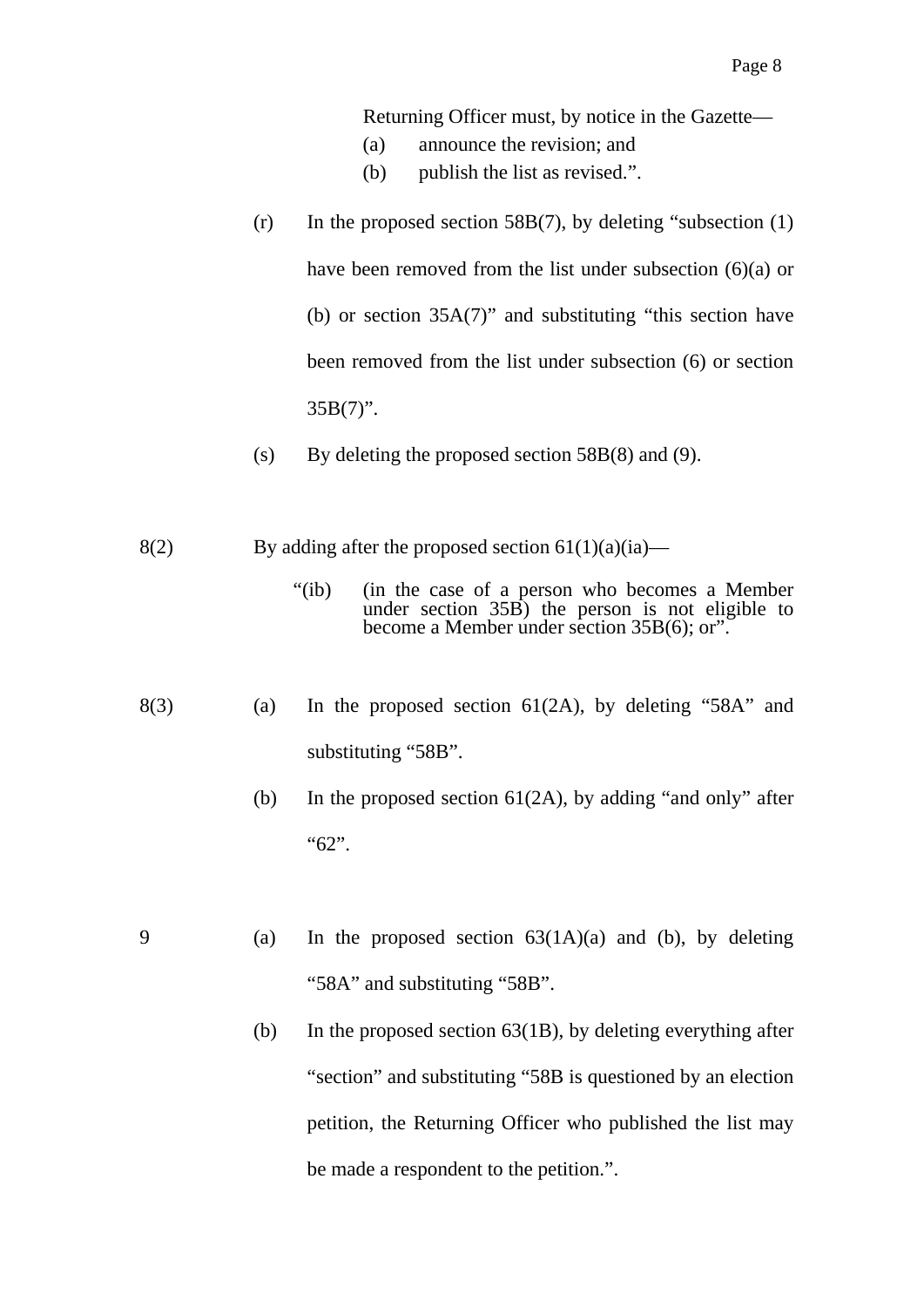- 10 (a) In the heading, by deleting "**is to**" and substituting "**and appeal must**".
	- (b) By deleting subclause (1).
	- (c) In subclause (2), by deleting " $65(1)$ " and substituting " $65(2)$ ".
	- (d) In subclause (2), by renumbering the proposed section 65(2) as section 65(3).
	- (e) In subclause (2), in the proposed section  $65(3)(a)$ , (b) and (c), by deleting "58A" and substituting "58B".
	- (f) In subclause (2), in the Chinese text, in the proposed section 65(3), by adding "只" before "可於".
- 11 (a) By adding before the proposed section 67(2A)—
	- "(2AA) At the end of the trial of an election petition that questions a person's eligibility to become a Member under section 35A or 35B, the Court must determine whether the person is eligible to become a Member under that section.".
	- (b) In the proposed section 67(2A), by deleting "58A" and substituting "58B".
	- (c) In the proposed section 67(2B), by deleting "58A" and substituting "58B".
	- (d) By adding—
		- "(2C) At the end of the trial of an election petition in which the validity of a precedence list published under section 58B is questioned due to a determination of the Court under subsection (2A) or (2B) in relation to any candidate on the list, the Court must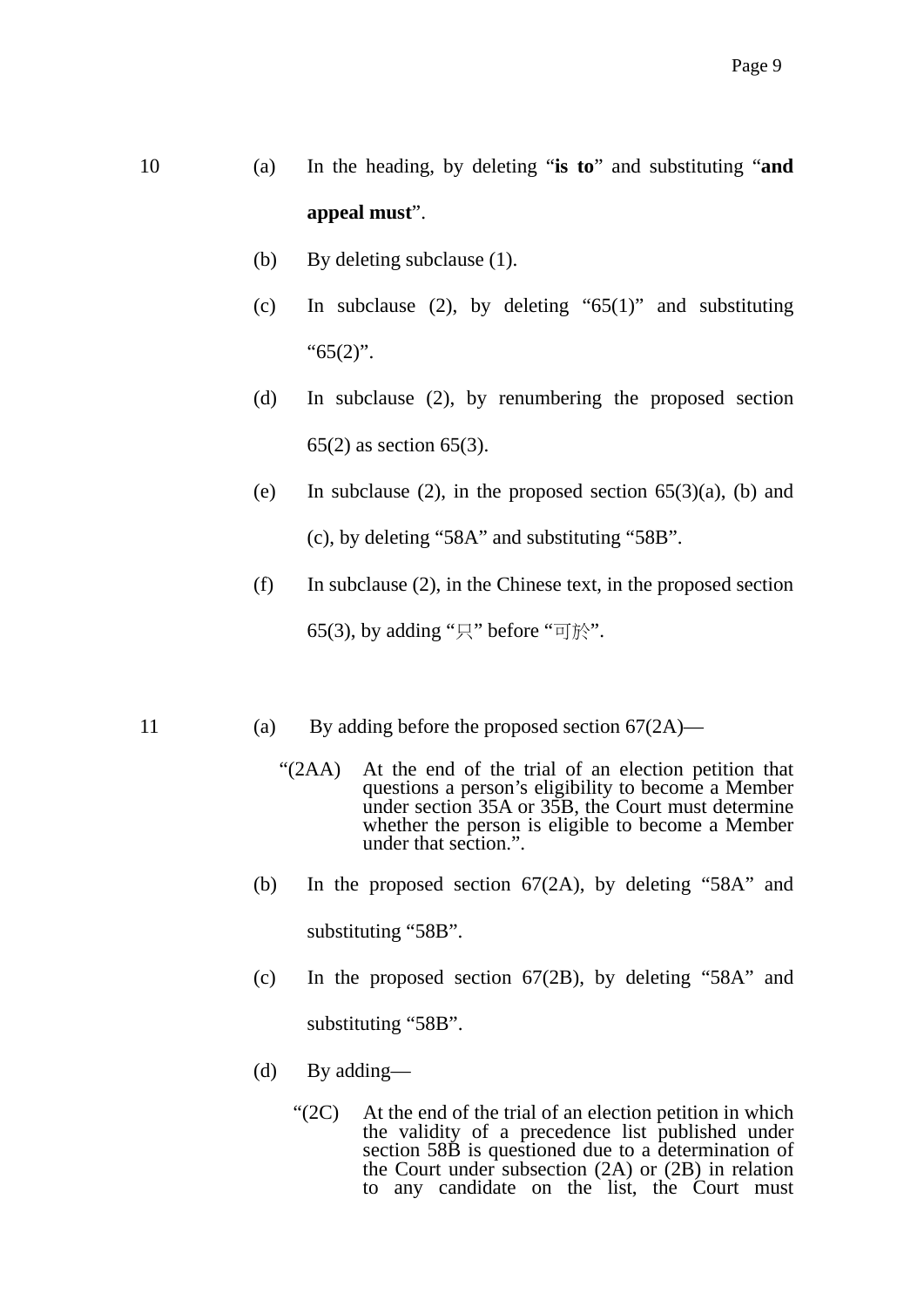determine whether the list is valid.".

New By adding—

## "**11A. Section 70B amended (Court of Final Appeal's determination)**

(1) Section  $70B(a)(ii)(B)$ —

#### **Repeal**

"and".

(2) After section  $70B(a)(ii)$ —

### **Add**

- "(iii) if the election petition questions a person's eligibility to become a Member under section 35A or 35B. whether the person is eligible to become a Member under that section;
	- (iv) if the election petition relates to—
		- (A) the inclusion of the name of a person in; or
		- (B) the exclusion of the name of a person from,

a precedence list published under section 58B, whether the name is to be included in the list;

- (v) if the election petition relates to the ranking of a person on a precedence list published under section 58B—
	- (A) whether the ranking of the person on the list is correct; and
	- (B) if not correct, what is the correct ranking;
- (vi) if in the hearing the validity of a precedence list published under section<br>58B is questioned due to a questioned determination of the Court under subsection (2A) or (2B) in relation to any candidate on the list, whether the list is valid; and".".

12 In the proposed section 78(1)(b), by deleting "section 35A" and substituting "sections 35A, 35B and 58B".